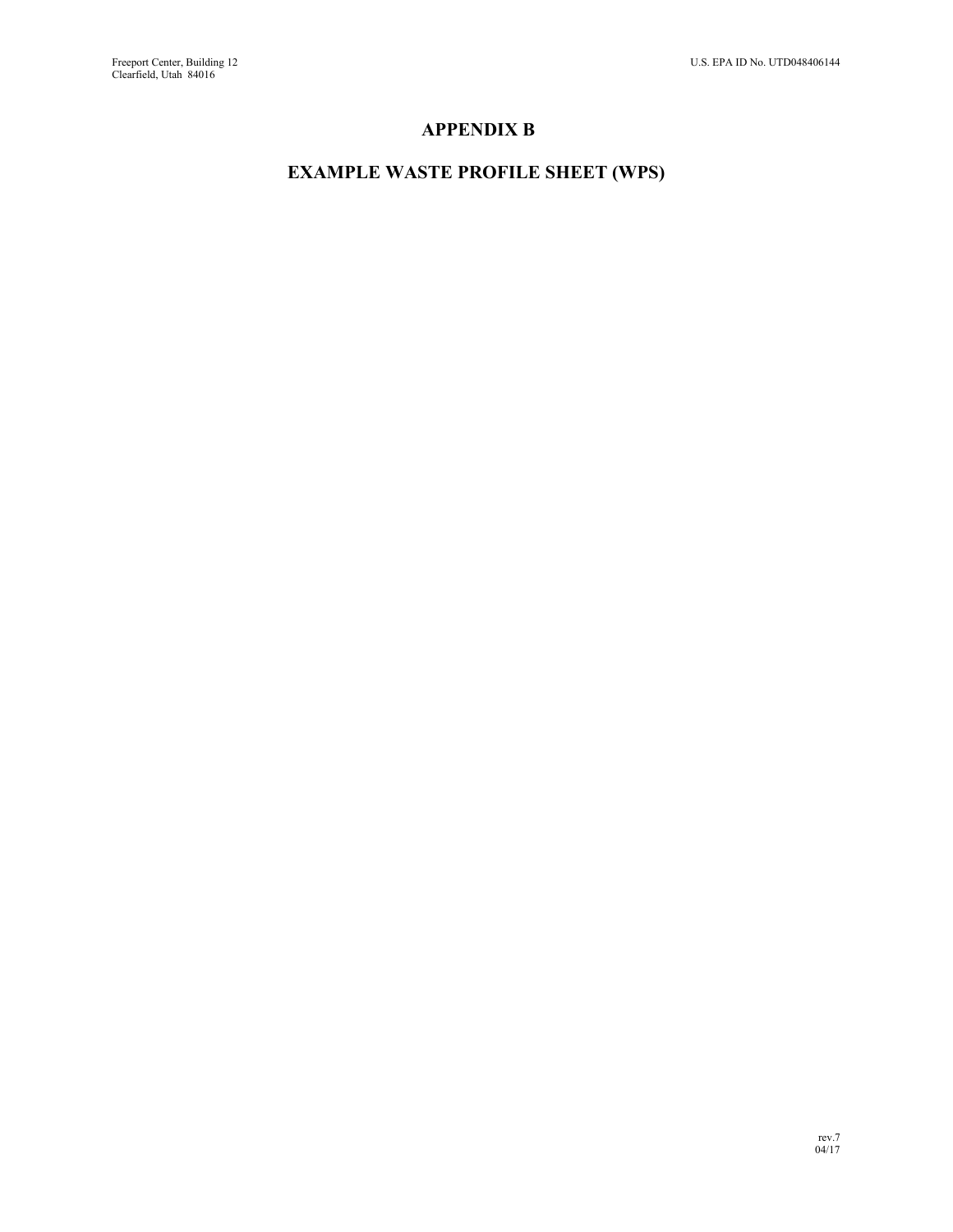

# Nexeo Solutions, LLC Waste Profile Sheet

|                                   | NAICS Code (Six digits):                                                                             |                       |                               | <b>Waste Profile #</b>                            |                                               |                                                |
|-----------------------------------|------------------------------------------------------------------------------------------------------|-----------------------|-------------------------------|---------------------------------------------------|-----------------------------------------------|------------------------------------------------|
|                                   | http://www.census.gov/eos/www/naics/<br>EPA Hazardous Waste Form Code:                               | W                     |                               |                                                   | Site:                                         |                                                |
|                                   | EPA Hazardous Waste Source Code:                                                                     | G                     |                               |                                                   | Technology:                                   |                                                |
|                                   | (Office Use Only): Management Code:                                                                  | Category 1            |                               |                                                   |                                               |                                                |
|                                   |                                                                                                      |                       |                               |                                                   |                                               |                                                |
|                                   | All invoices should be mailed/emailed to:<br>Nexeo Solutions, 5200 Blazer Parkway, Dublin, OH. 43017 |                       |                               |                                                   | Nexeoeastes@nexeosolutions.com                |                                                |
| <b>Generator Information</b>      |                                                                                                      |                       |                               |                                                   |                                               |                                                |
| <b>Generator Name:</b>            |                                                                                                      |                       |                               | US EPA ID#:                                       |                                               |                                                |
| Pick Up Address:                  |                                                                                                      |                       |                               | State ID#:                                        |                                               |                                                |
|                                   |                                                                                                      |                       |                               | Mail to the Attn of:                              |                                               |                                                |
| City/State:                       |                                                                                                      |                       | Zip:                          | (for Manifest Return)                             |                                               |                                                |
| <b>Mailing Address:</b>           |                                                                                                      |                       |                               | e-mail:                                           |                                               |                                                |
| (for Manifest Return)             |                                                                                                      |                       |                               |                                                   |                                               |                                                |
| City/State:                       |                                                                                                      |                       | Zip:                          | Sales Rep:                                        |                                               |                                                |
| <b>Technical Contact:</b>         |                                                                                                      |                       |                               | Phone:                                            | Fax:                                          |                                                |
| Phone:                            |                                                                                                      | Fax:                  |                               | e-mail:                                           | @nexeosolutions.com                           |                                                |
|                                   |                                                                                                      |                       |                               |                                                   |                                               |                                                |
| <b>Properties and Composition</b> |                                                                                                      |                       |                               |                                                   |                                               |                                                |
|                                   | Waste Name (30 Character Maximum):                                                                   |                       |                               |                                                   | <b>Storage Time in Containers:</b>            |                                                |
|                                   | Waste stream generation process details:                                                             |                       |                               |                                                   | <b>Container Storage Climate/ Conditions:</b> |                                                |
|                                   |                                                                                                      |                       |                               |                                                   |                                               |                                                |
|                                   |                                                                                                      |                       |                               |                                                   |                                               |                                                |
|                                   |                                                                                                      |                       |                               |                                                   |                                               |                                                |
|                                   | EPA Hazardous Waste (40CFR Part 261) Yes $\Box$                                                      |                       | $\mathsf{No} \,   \, \square$ | Wastewater (40CFR 268.2 (f)) Yes $\Box$ No $\Box$ |                                               |                                                |
| <b>EPA Waste Codes:</b>           |                                                                                                      |                       |                               |                                                   | <b>State Waste Code:</b>                      |                                                |
|                                   | Physical Properties @ 70 °F (21 °C)                                                                  |                       |                               |                                                   |                                               |                                                |
| <b>Physical State:</b>            | <b>Liquid Phase:</b>                                                                                 | Free Liquids:         | pH:                           | Liguid<br>Odor:                                   | Flash Point (Closed Cup):                     |                                                |
| Solid                             | Single Layer $\square$                                                                               | %<br>Min.<br>%<br>Max | Min:                          | Specific Gravity:<br>Min:                         | $< 73^{\circ}F$                               | $(22.7^{\circ}C)$<br>⊔                         |
| $\Box$<br>Liquid<br>$\Box$        | Multilayer<br>$\Box$                                                                                 |                       | Max:                          | Max:                                              | 73-99°F                                       | $\Box$<br>$(22.7-37.2^{\circ}C)$               |
| $\Box$<br>Both                    |                                                                                                      |                       | Typical:                      | Typical:<br>Color                                 | 100-139°F<br>140-199°F                        | 37.8-59.4°C)<br>□                              |
| Sludge<br>$\Box$<br>Gas<br>$\Box$ | N/A:                                                                                                 | $N/A: \Box$           | N/A:                          | N/A: □                                            | $\geq 200^{\circ}$ F                          | $(60 - 92.7 C)$<br>$(93.3^{\circ}C)$<br>$\Box$ |
| Aerosol $\square$                 |                                                                                                      |                       |                               |                                                   | N/A                                           | □                                              |
|                                   |                                                                                                      |                       |                               |                                                   |                                               |                                                |
|                                   |                                                                                                      |                       |                               |                                                   |                                               |                                                |
| Proper Shipping Name:             | Transportation Information Is this a DOT Hazardous Material? Yes [                                   |                       |                               | No                                                |                                               |                                                |
|                                   |                                                                                                      |                       |                               |                                                   |                                               |                                                |
| Primary Hazard Class: N/A         |                                                                                                      |                       | Subsidiary Hazard Class: N/A  |                                                   | ID#                                           | ERG#                                           |
| Tertiary Hazard Class: N/A        |                                                                                                      |                       |                               |                                                   | Packing Group: N/A                            |                                                |
|                                   | <b>CERCLA Reportable Quantity Substance:</b>                                                         |                       |                               |                                                   | <b>RQ QTY:</b>                                | LВ                                             |
|                                   | <b>SPECIAL HANDLING INFORMATION:</b>                                                                 |                       |                               |                                                   |                                               |                                                |